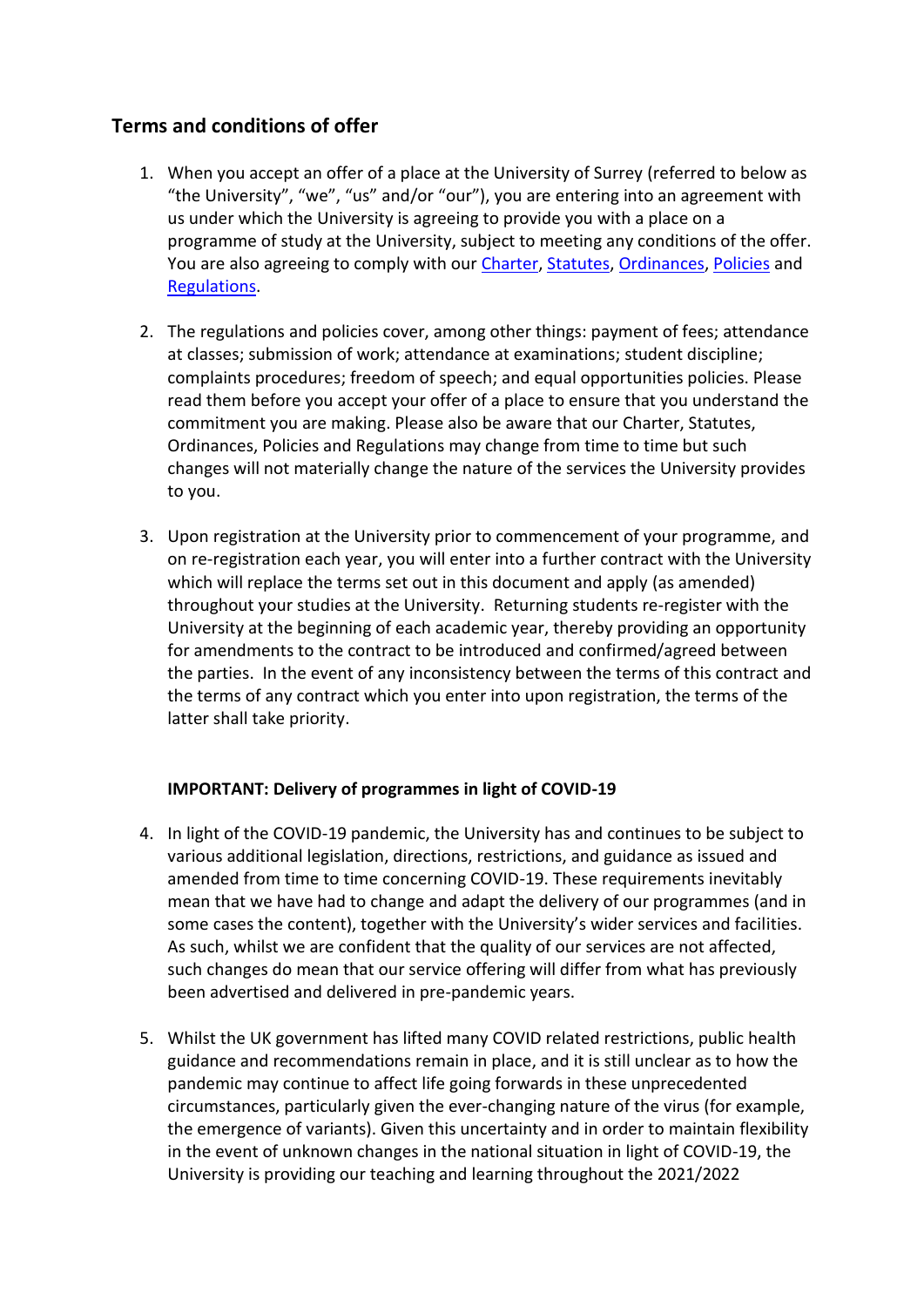academic year via a "Hybrid Education" model. Details of the Hybrid Education model for the academic year 2021/2022 and how it is used for your particular programme and more widely in university life is outlined in the online Prospectus at **<https://www.surrey.ac.uk/study>**.

- 6. **You should note that "Hybrid Education" is the model for the academic year 2021/2022. This will be subject to review and clarification for the academic year 2022/2023 and may well change. Our plans for teaching for your Programme are available on the Study webpages [https://www.surrey.ac.uk/study.](https://www.surrey.ac.uk/study) If there are changes required due to the pandemic, you will be notified nearer to the start of that academic year and you should check [surrey.ac.uk/coronavirus](https://www.surrey.ac.uk/coronavirus) for the most up-to-date information.**
- 7. **Before online registration, please ensure you read the Programme specific pages for your course and any modules you have selected on the Study section of our online Prospectus (<https://www.surrey.ac.uk/study>), together with the information outlined on our dedicated coronavirus website:**  [https://www.surrey.ac.uk/coronavirus/students.](https://www.surrey.ac.uk/coronavirus/students)
- 8. Subject to any government guidance, the University shall be reviewing the application of Hybrid Education regularly. However, should further national or local restrictions be imposed as a result of COVID-19 during the academic year which result in a period of disruption (such as lockdown and/or restricted access to campus), the Hybrid Education model has been designed so that your programme can continue via online learning delivery without impacting the learning outcomes of your programme. If significant long-term disruption occurs and 100% online delivery of your programme during the period of the disruption is not possible, which we believe could have a material effect on your learning outcomes, we shall consult with you in relation to any proposed significant changes to your programme and the options available (see "Changes to your Programme" below).

#### **COVID-19 and your health and safety**

9. The safety of all members of our University community is paramount and everybody has a role in keeping the University and wider community safe during the COVID-19 pandemic, especially protecting those who are more vulnerable to the virus. As such, the University has created a [COVID-19 Secure Policy](file:///C:/Users/le0011/AppData/Local/Microsoft/Windows/INetCache/Content.Outlook/YA7SFU1F/%5bhttps:/www.surrey.ac.uk/sites/default/files/2021-05/covid-19-secure-policy.pdf%5d) [\(https://www.surrey.ac.uk/sites/default/files/2021-11/covid-19-secure-policy.pdf\)](https://www.surrey.ac.uk/sites/default/files/2021-11/covid-19-secure-policy.pdf) setting out (a) what the University is doing to help protect you and (b) what you and every student is expected to do to protect themselves and their fellow students and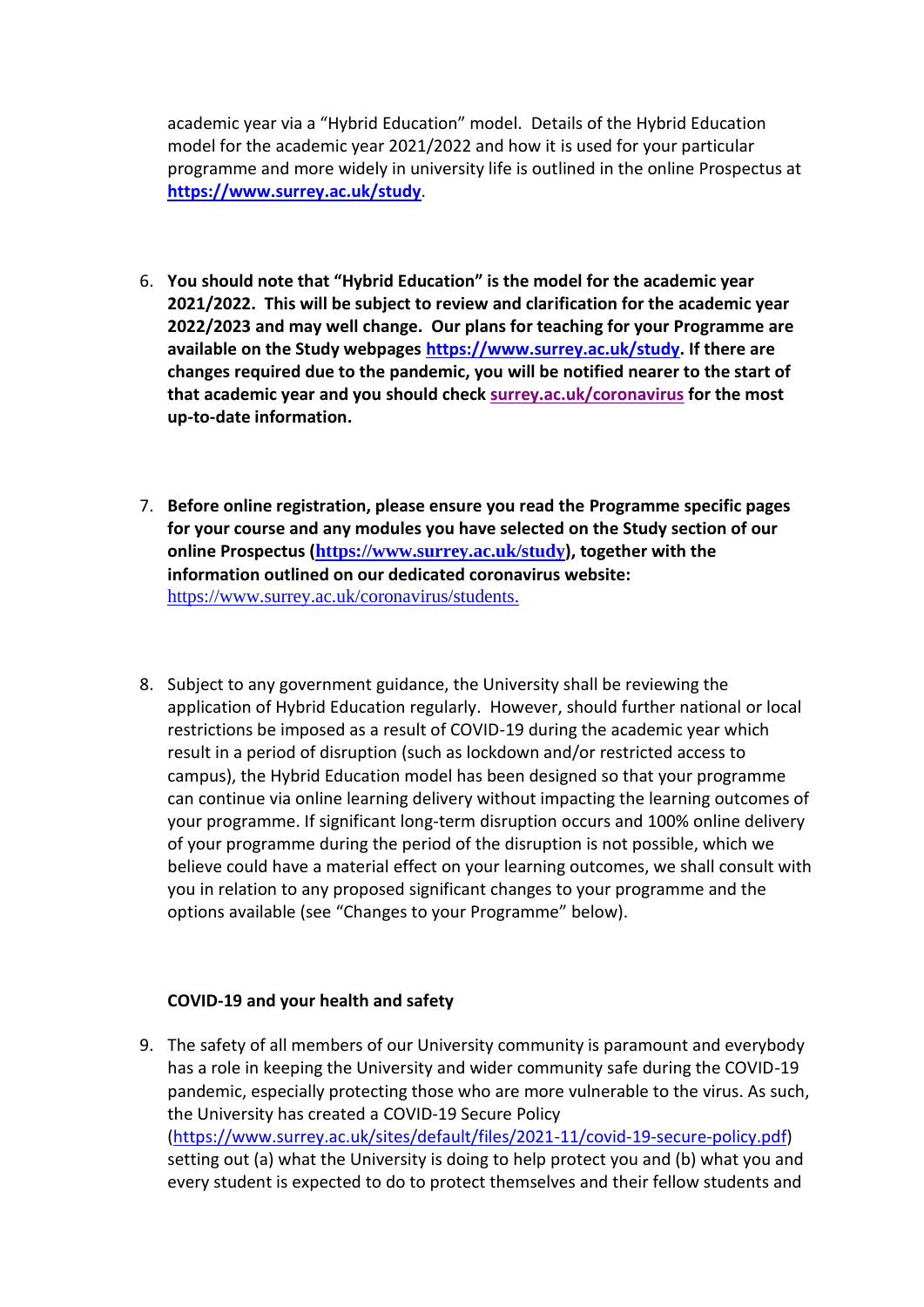staff. Due to the evolving nature of the COVID-19 pandemic, this Policy is regularly reviewed. All students must keep themselves informed and comply with the policy together with any specific directions given by staff from time to time.

10. We anticipate that given the changing nature of the national and local response to the pandemic, we will need to update the COVID-19 Secure Policy during the academic year. This may involve relaxing or tightening the rules and guidance within the Policy in line with government guidance and statutory requirements. Where changes are necessary, we shall notify all students (including by email and/or public notices) with details of the amendments. Please stay up to date with the Policy and any amendments in order to protect yourself and others.

### **Information about us**

11. We are the University of Surrey, a body incorporated by Royal Charter. We are a higher education institution and are regulated by the Office for Students, and governance of the University is led by the Members of Council and a number of statutory bodies and committees. Detailed information is provided in the [Charter,](https://www.surrey.ac.uk/about/governance/university-charter-statutes-ordinances/)  [Statutes and Ordinances.](https://www.surrey.ac.uk/about/governance/university-charter-statutes-ordinances/)

# **Your right to cancel**

- 12. Once the University has made you an offer of a place on a programme, setting out any conditions associated with the offer, and you or your appointed representative have accepted it, you have entered into a legally binding agreement with us. You have the right to withdraw from this agreement and cancel your acceptance of an offer without giving any reason within 14 days of the date you accepted. If you want to withdraw you must notify us within 14 days of the date that you accepted the offer ("Cooling-Off Period")<sup>1</sup>:
	- o For applicants applying to the University through UCAS, this means 14 days from the date when you / your appointed representative accepted the offer as your firm or insurance choice in UCAS Track.
	- o For other applicants applying directly to the University, this means 14 days from the date when you / your appointed representative accepted your offer in Surrey Self-Service.
- 13. You must let us know of your decision to cancel the acceptance of your offer. You can do this in Surrey Self-Service or by emailing admissions@surrey.ac.uk. You may

 $1$  Please note that you will have a similar right to cancel the contract you enter into at registration. See the terms of that contract for details.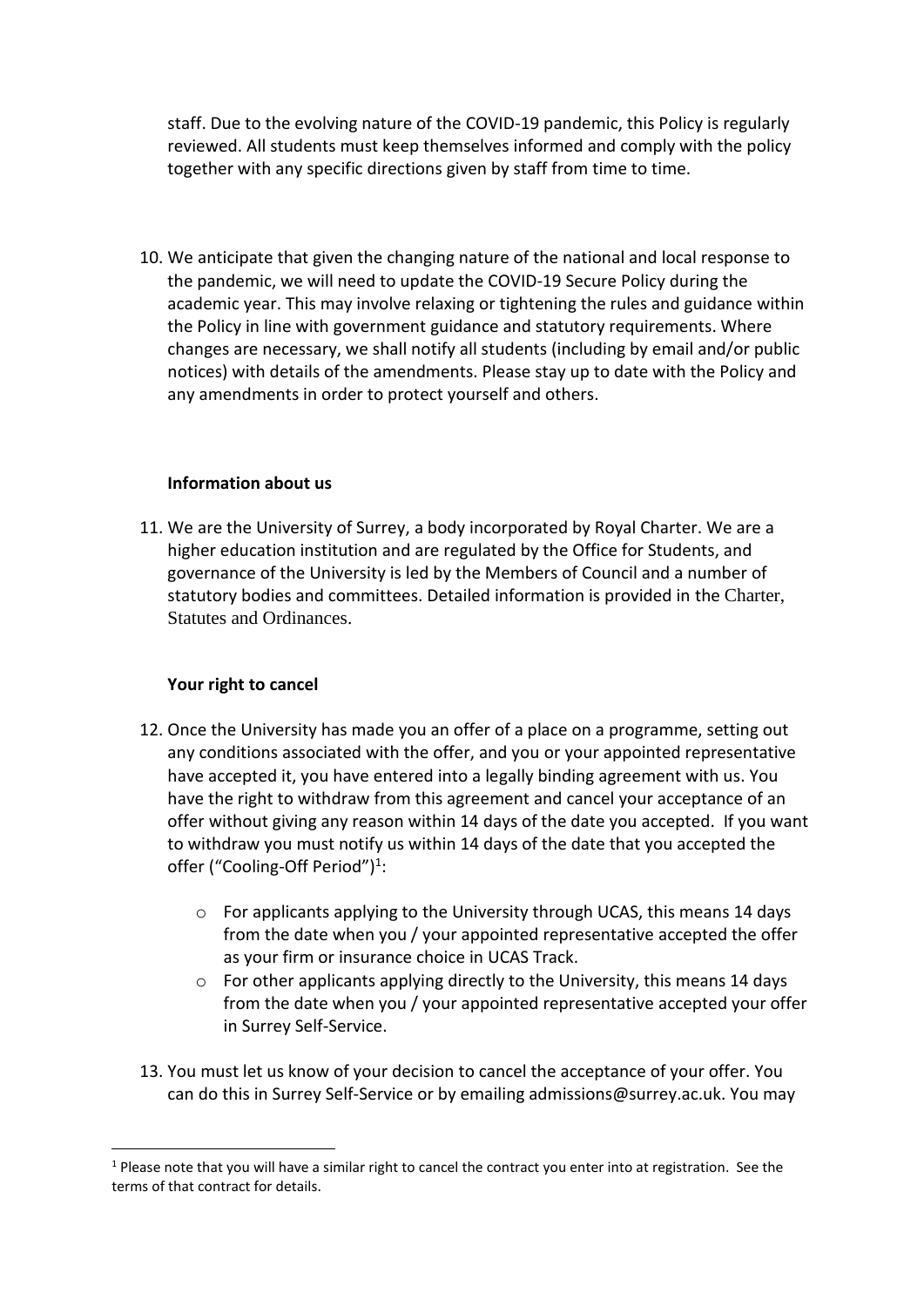use the model cancellation form (found at the end of this contract) but it is not obligatory.

14. To meet the cancellation deadline, it is sufficient for you to send your communication concerning your exercise of the right to cancel before the cancellation period has expired.

### **Effects of Cancellation within the Cooling-Off Period**

- 15. If you pay a deposit to firmly accept your offer within the Cooling-Off Period, and subsequently decide to cancel your acceptance within the Cooling-Off Period, you will receive a full refund via the original payment method. The timeframe for the refund will vary depending on the method of payment originally used but will be made without undue delay and not later than 14 days after the day on which we are informed about your decision to cancel this contract.
- 16. If you are requesting a refund of a deposit paid in the Cooling-Off Period, please email [admissions@surrey.ac.uk](mailto:admissions@surrey.ac.uk) with your completed refund form which can be found in Section 9 [of the Postgraduate Taught Admissions Policy.](https://www.surrey.ac.uk/apply/policies/postgraduate-admissions-policy)

### **Our right to withdraw your offer**

- 17. The University reserves the right to withdraw an offer of a place in the following circumstances:
	- o You do not meet the academic conditions of your offer;
	- $\circ$  You do not meet other non-academic conditions required for entry to your specific programme(s). For some programmes applicants are required to undertake Disclosure and Barring Service (DBS) and/or Occupational Health checks. All such additional non-academic requirements are set out on the individual programme webpages;
	- $\circ$  Due to relevant spent and/or unspent criminal convictions, you are assessed as not being suitable at the present time to be admitted as a member of the University community, or are subject to restrictions which would prevent you from participating in or completing your chosen programme of study, or would restrict you from engaging in University life. You are therefore required to disclose such spent and/or unspent relevant convictions to us on accepting our offer, so that these can be considered. Please see th[e Criminal](https://www.surrey.ac.uk/declaration-criminal-convictions)  [Convictions Policy](https://www.surrey.ac.uk/declaration-criminal-convictions) for further details;
	- o After applying to us, if you fail to comply with the University's Charter, Statutes, Ordinances, Policies and Regulations and/or you behave in a way that, in the reasonable view of the University, might bring the University into disrepute, or is incompatible with the behaviours expected of our University community, particularly those referred to in our [Dignity at Work and Study](https://www.surrey.ac.uk/about/policies)  [Policy.](https://www.surrey.ac.uk/about/policies) By way of example, this might include behaviour: while visiting the University, or attending a University event, in correspondence with us, towards current or prospective students and/or on social media;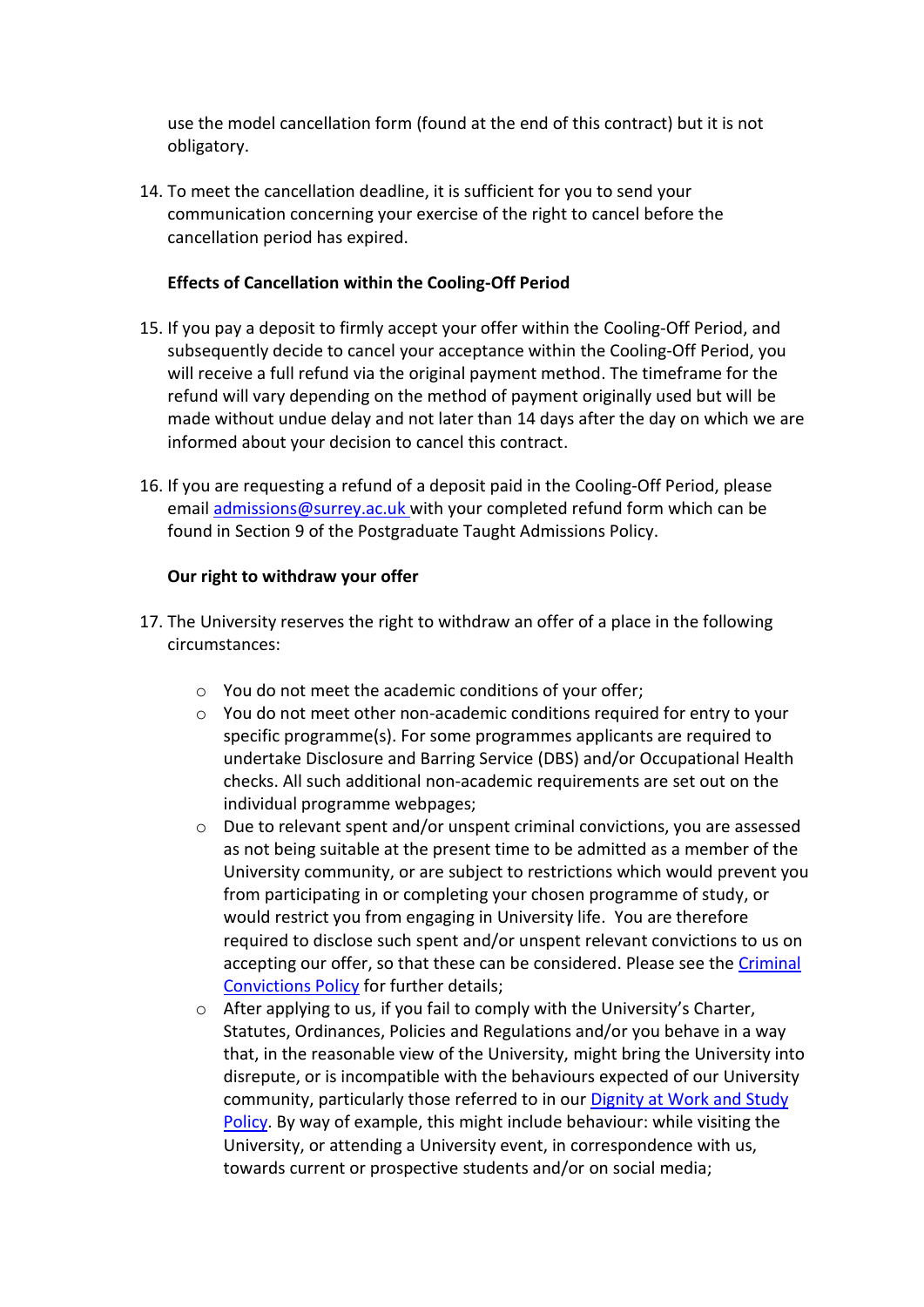- o You fail to provide information requested of you, or provide incorrect or fraudulent information;
- $\circ$  Where all available places on a programme have been filled and either the conditions of the offer have not been met by the deadline, or the deposit has not been paid by the deposit deadline;
- o You are refused ATAS clearance;
- o You are not eligible to obtain a visa to study in the UK or such visa is cancelled or withdrawn;
- o You fail to register by the latest registration date (typically within 2 weeks of the start of an undergraduate or postgraduate taught programme, or within 1 month of a postgraduate research programme).

# **Declaration of criminal convictions**

- 18. Having a Relevant Criminal Conviction (as defined in the [Criminal Convictions Policy\)](https://www.surrey.ac.uk/declaration-criminal-convictions) will not usually prevent you from gaining admission to the University, and save for Regulated Courses you will not be asked to declare any unspent Relevant Criminal Conviction until you have accepted an offer from us. In reaching decisions on those with a Relevant Criminal Conviction, the University will consider not only its own responsibilities and duties (including but not limited to its responsibilities and duties towards other students and staff) but also your well-being, any restriction on your ability to fully engage with your programme of study and/or student life, and the University's ability to provide appropriate support arrangements.
- 19. On firm acceptance of an offer (firm acceptance at UCAS, or payment of a deposit / providing satisfactory evidence of sponsorship), all applicants will be asked to declare any unspent Relevant Criminal Convictions. Applicants to Regulated Courses (as defined in the [Criminal Convictions](https://www.surrey.ac.uk/declaration-criminal-convictions) Policy), may have been asked to declare any spent and unspent Relevant Criminal Convictions as part of their UCAS or University online application. Even if you have already declared any spent and unspent Relevant Criminal Convictions on your application, all applicants to Regulated Courses will be required to declare this information on firm acceptance of an offer.
- 20. As part of the Online Registration process prior to enrolment, all applicants will be asked again to declare if they have any Relevant Criminal Convictions. You must notify the University of anything that has changed since the declaration made to the University following firm acceptance of the offer.
- 21. A failure to disclose any Relevant Criminal Convictions is taken seriously and could result in: the withdrawal of your offer; or the termination of any subsequent registration in accordance with the [Student Disciplinary Regulations](http://www.surrey.ac.uk/oscar) or [Regulations](http://www.surrey.ac.uk/oscar)  [for Fitness to Practise.](http://www.surrey.ac.uk/oscar)
- 22. If you have a Relevant Criminal Conviction and/or are unsure whether a criminal conviction is a Relevant Criminal Conviction, you should obtain further advice from appropriate bodies.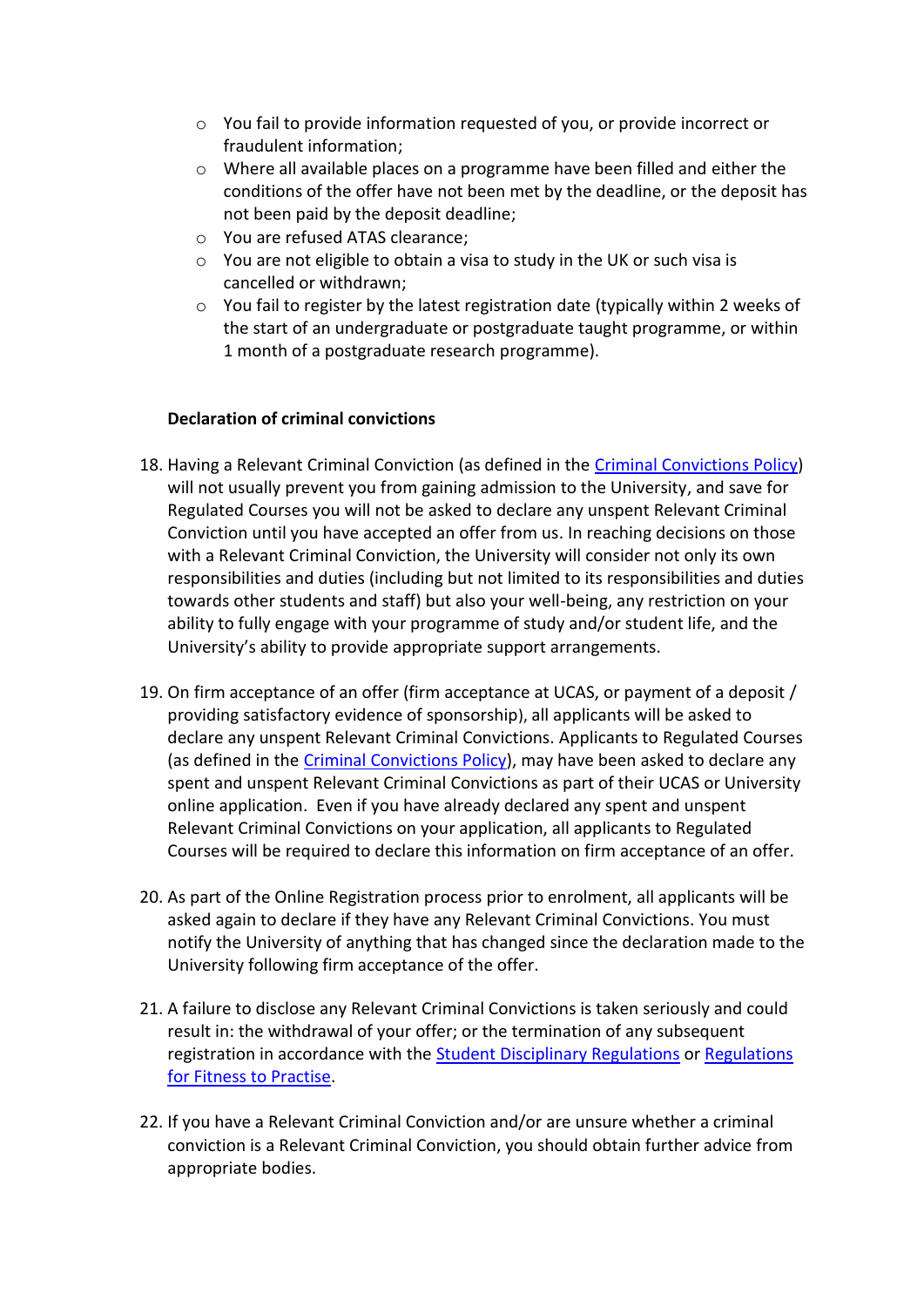23. Please see our [criminal conviction](https://www.surrey.ac.uk/declaration-criminal-convictions) webpage for full details.

### **Changes to your Programme**

- 24. As a result of the COVID-19 pandemic, the teaching for students for the academic year 2021/22 will be delivered via a "Hybrid Education" model (see below for details). The Hybrid Education model involves a mix of face-to-face teaching conducted on campus where possible (including at the University of Surrey, Guildford), and online learning delivered through platforms provided by the University where face-to-face delivery is not possible.
- 25. Subject to prevailing conditions at the time and overriding government guidance as to travel abroad, placements or study abroad will take place as advised by the University's placements team and the International Engagement Office, however, it may be necessary to vary the timings of these placements in your programme in light of COVID-19 (see paragraphs below). The University will keep Hybrid Education under review.
- 26. The [Student Protection Plan](https://study.surrey.ac.uk/student-protection-plan-introduction) sets out the measures we have in place to protect students if a risk to the continuation of studies should arise. This covers various types of events or changes, in addition to the pandemic, which might cause a risk to the continuation of your studies.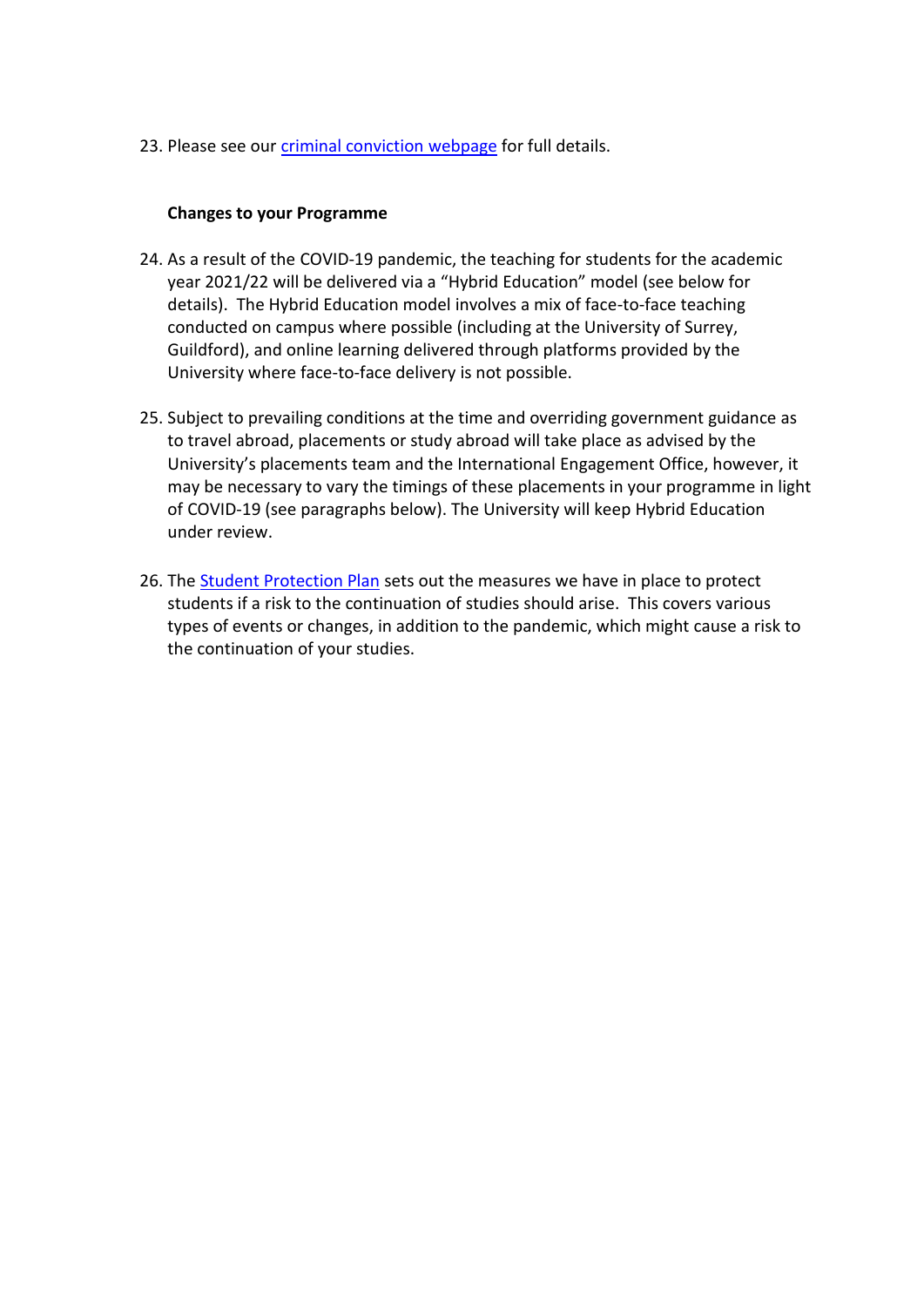27. In exceptional circumstances, your programme may be delivered at another location in Guildford. If you are studying under a collaborative agreement your location of study will be as determined in your collaborative agreement.

### **What is "Hybrid Education"?**

Hybrid Education is a mix of (a) face-to-face sessions for elements of your course which can be delivered safely, taking into account government guidelines and legal requirements; and (b) online course delivery where face-to-face delivery is not possible based on those guidelines and requirements.

**Face-to-face** – We intend to deliver tutorials, seminars, workshops, lab-based, studio-based, simulation-based sessions and the majority of lectures face-to-face subject to venue capacity restrictions as set by the University from time to time in light of COVID guidance. These sessions will be delivered in accordance with legal requirements, and in a manner designed in light of government guidance to keep the University and wider community safe. You will be expected to attend these face-to-face sessions at your designated time.

**Online** - If it is not possible or ceases to be possible or practical to deliver any teaching by way of face-to-face sessions (e.g. because of COVID-19 restrictions or associated capacity restrictions), the Hybrid Education model has been designed by the University so that teaching sessions can either be delivered via an alternative online format on a virtual learning environment or be rescheduled for delivery at a later point, usually within the academic year.

The application of Hybrid Education and the need to implement more online learning sessions will be subject to regular review by the University throughout the academic year considering government guidance and legislation. Further information on any such changes will be provided by email as and when it may arise.

**Virtual learning environment** - Hybrid education utilises our virtual learning environment that provides support materials for learning, encourages student engagement through guided learning, and delivers the assessment details with necessary support.

**Assessments** - In 2021/22 the majority of assessments in Hybrid Education are administered online using the virtual online environment.

**Further information** – Further information on what Hybrid Education is and how it will apply to your chosen programme and modules can be found on our website on the course pages on [www.surrey.ac.uk/study](http://www.surrey.ac.uk/study)

**You should note that "Hybrid Education" is the model for the academic year 2021/2022. This will be subject to review and clarification for the academic year 2022/2023 and may well change. Such changes will be notified nearer to the start of that academic year and you should check surrey.ac.uk/coronavirus for the most up-to-date information.**

28. The University will aim to deliver your programme so that it closely matches the way in which it has been described to you by the University in print, online, and/or in person, especially at the point at which you accept your offer. However, it is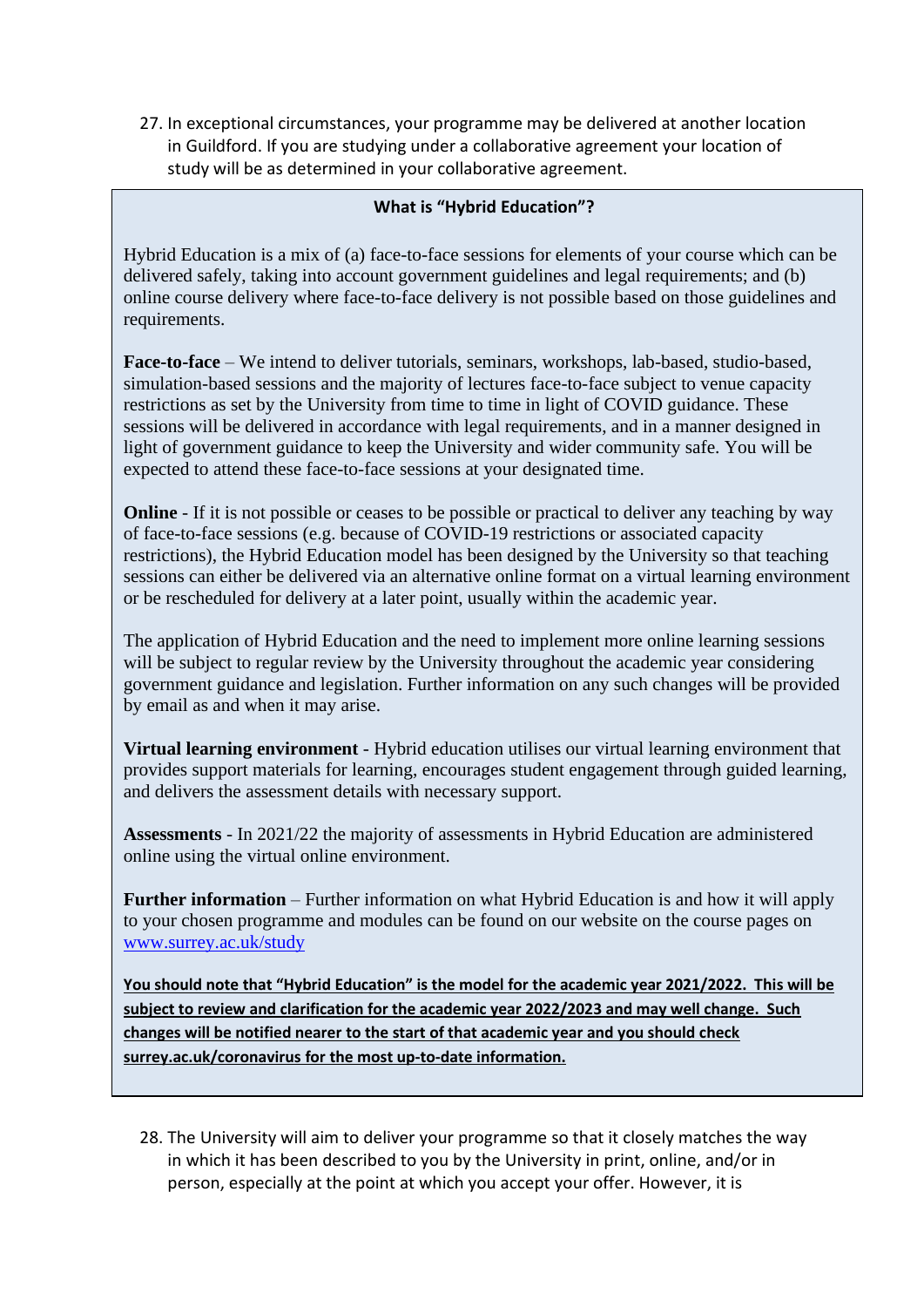important to realise that in some circumstances we may change aspects of your programme.

- 29. The University undertakes a continuous review of its programmes, services and facilities to ensure quality enhancement. The University is also largely funded through public and charitable means and is required to manage these funds in an efficient and cost-effective way for the benefit of the whole of the University community. Circumstances outside of the University's reasonable control may also arise from time to time which may affect the University's programmes, services and facilities (please also see COVID-19 section above). The University, therefore, reserves the right if it considers it to be necessary:
	- to make reasonable variations to the content and syllabus of programmes of study (including in relation to placements);
	- to suspend or discontinue programmes of study or to combine or merge them with others;
	- to make reasonable alterations to the timetable, location, number of classes, content or method of delivery of programmes of study and/or assessment processes;
	- to make any reasonable changes necessary to programmes in light of the COVID-19 pandemic and any associated government or public health advice, directions, or statutory obligations including delivering the programme 100% online.
- 30. Our programmes are delivered within an enthusiastic, academic community, by staff who are actively engaged in research. In this context, we might alter the curriculum so that our students can learn from the latest academic research. We also value student feedback and provide regular opportunities for our students to comment on the content of their programme. In response to this feedback, and in dialogue with current students, we may alter the curriculum. Other circumstances which may lead to programme changes include (but are not limited to):
	- staff changes, which can lead to new modules being offered, modules being withdrawn, or a change to who teaches the programme. For Postgraduate Research students, in the event the principal supervisor or co-supervisor named in the offer leaves the University, we will make all reasonable efforts to find a suitable replacement. If it is not possible to source a replacement we will endeavour to support students to seek an alternative opportunity elsewhere;
	- changes made in response to new requirements from external professional, statutory or regulatory bodies;
	- changes to applicable laws; or
	- changes to the way in which universities are funded, which might lead to changes in the availability of some student services, for example.
- 31. Subject to changes necessary in response to COVID-19 (see COVID-19 section above), the following changes to your intended programme of study (if any) will be communicated to you in either the February, May or July (dependent on when the change has been confirmed by the University's Board of Studies) before the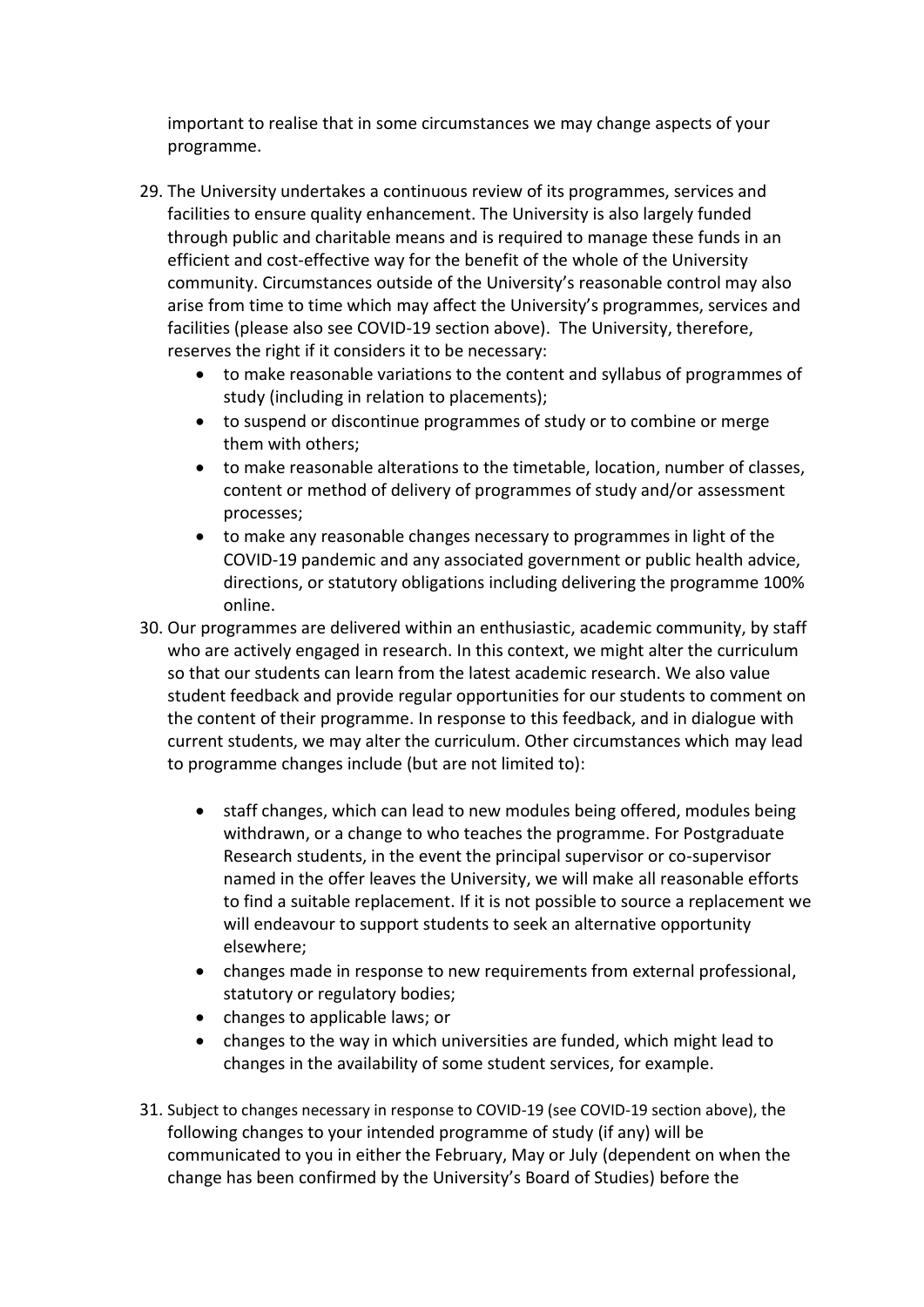commencement of the relevant academic year in which you will begin the programme:

- o programme name change;
- o new awards or change of existing award (e.g. BA to BSc);
- $\circ$  addition of new pathway(s);
- o change to mode of study;
- o removal of a core or compulsory module (whether a module is core or compulsory will be defined on the relevant course page on the University's website);
- o introduction of a new core or compulsory module;
- $\circ$  change to a module classification from optional to core or compulsory;
- o significant reduction in the number of optional modules;
- o introduction of a pre-requisite or co-requisite module (whether a module is pre-requisite or co-requisite will be defined on the relevant course page on the University's website);
- o introduction of out-of-semester programme delivery;
- $\circ$  introduction of, or change to, the teaching location such that teaching takes place at a venue other than the University; and
- o moving placements to another point of time in the programme.
- 32. It would be atypical for any changes to be made during an academic year. However, this might be necessary in exceptional circumstances which will be considered on a case-by-case basis. Any in-year changes will be communicated to all students affected and, where possible, students will be consulted beforehand. Examples of exceptional circumstances in this context include (but are not limited to):
	- where the only staff subject-expert has left the University, meaning there is no-one to carry on the delivery of a module's content;
	- a professional, statutory or regulatory body requirement that must be implemented with immediate effect;
	- government guidance, statutory requirements or workplace restrictions in response to the COVID-19 pandemic (subject to the above provisions relating to COVID-19 and Hybrid Education); or
	- where a programme is in breach of the University's regulations.
- 33. Where we have made an offer for an advertised programme, we will only suspend or withdraw that programme in exceptional circumstances. These could include, for example, government guidance or restrictions (e.g. those arising as a result of COVID-19), the departure of a key member of academic staff or unexpected circumstances that render essential teaching facilities unusable. Programmes may also be suspended where the demand from applicants in any academic year makes them unviable to run. In the unlikely event that we have to suspend or withdraw your programme, we will inform you or your appointed representative at the earliest opportunity and make all reasonable efforts to provide a suitable alternative. We will not withdraw or suspend a programme commencing in September/October after the 4<sup>th</sup> August other than in exceptional circumstances beyond our control. Programmes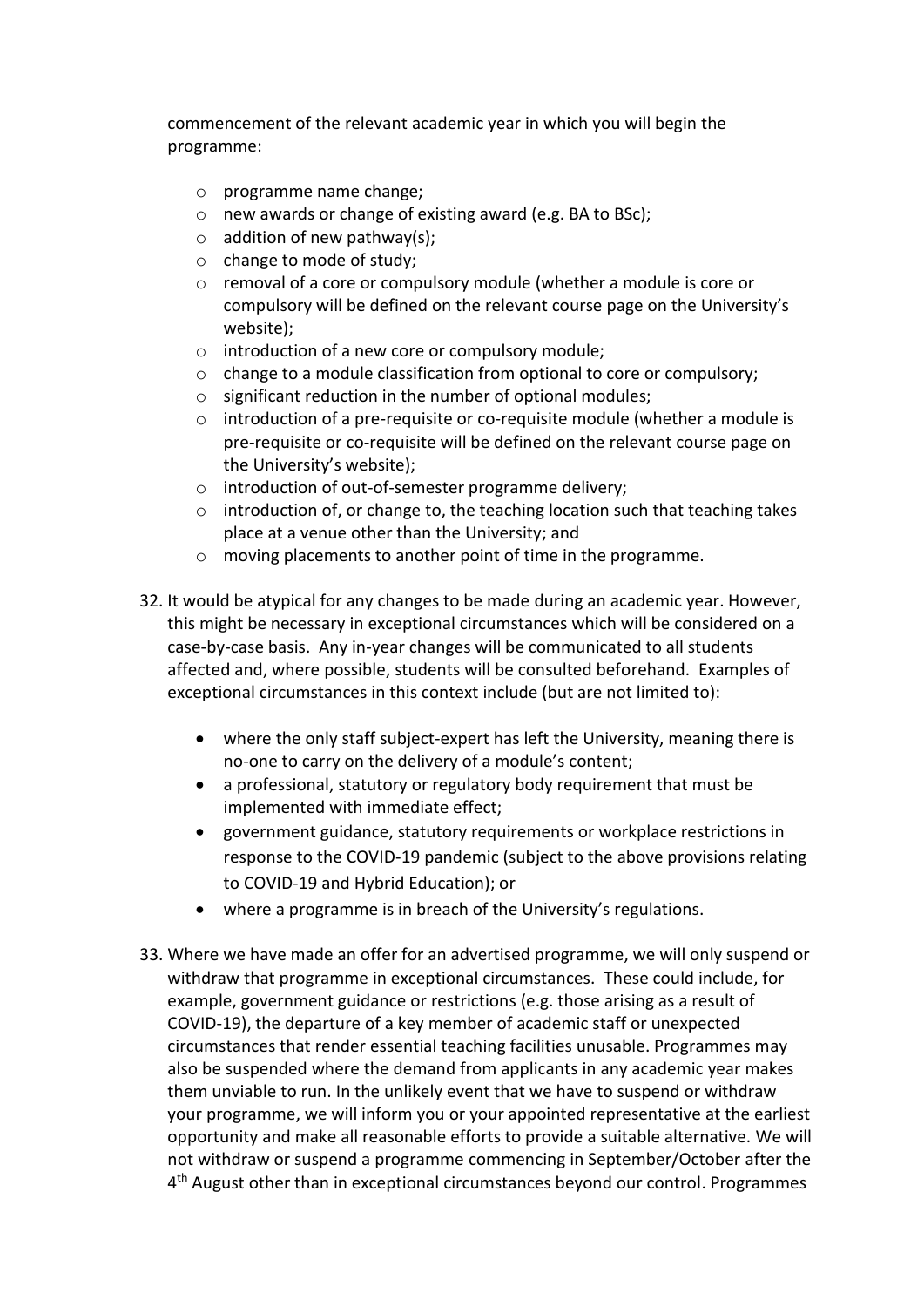that commence at other points in the academic year will not be suspended or withdrawn less than 2 months prior to the start date, other than in exceptional circumstances beyond our control. If we do have to withdraw or suspend your programme after you have made a deposit payment, you will be entitled to a full deposit refund. [The](https://study.surrey.ac.uk/student-protection-plan-introduction) [Student Protection Plan](https://study.surrey.ac.uk/student-protection-plan-introduction) sets out the measures we have in place to protect students if a risk to the continuation of studies should arise.

- 34. We will contact you or your appointed representative using the email address you provided on your application and explain the options open to you if you have any queries or concerns about the changes.
- 35. For up to date programme information see:

[surrey.ac.uk/undergraduate](http://surrey.ac.uk/undergraduate)

[surrey.ac.uk/postgraduate](http://surrey.ac.uk/postgraduate)

[surrey.ac.uk/postgraduate/research](http://surrey.ac.uk/postgraduate/research)

# **Your modules**

- 36. Information on modules can be found on the accessing the [Module Catalogue,](https://catalogue.surrey.ac.uk/) including information on how Hybrid Education will be implemented as part of these modules.
- 37. The University will try where possible to provide these; however, there may be occasions where this is not possible due to low numbers of students who wish to take a module, changes in teaching staff, changes in accreditation of the programme, restrictions as a result of COVID-19 e.g. teaching space, or academic or technological advances/developments.

# **Application fees**

- 38. No application fee is required by the University but there is an audition fee for some undergraduate and postgraduate taught programmes offered by our Guildford School of Acting. Where an audition fee payment is required, details can be found on the individual programme web pages.
- 39. To study at the University, international students require a Student visa. You can find more details about the costs of applying for visas here: [Apply for a visa | University](https://www.surrey.ac.uk/international/visas-and-immigration/apply-visa)  [of Surrey.](https://www.surrey.ac.uk/international/visas-and-immigration/apply-visa)

# **Deposits**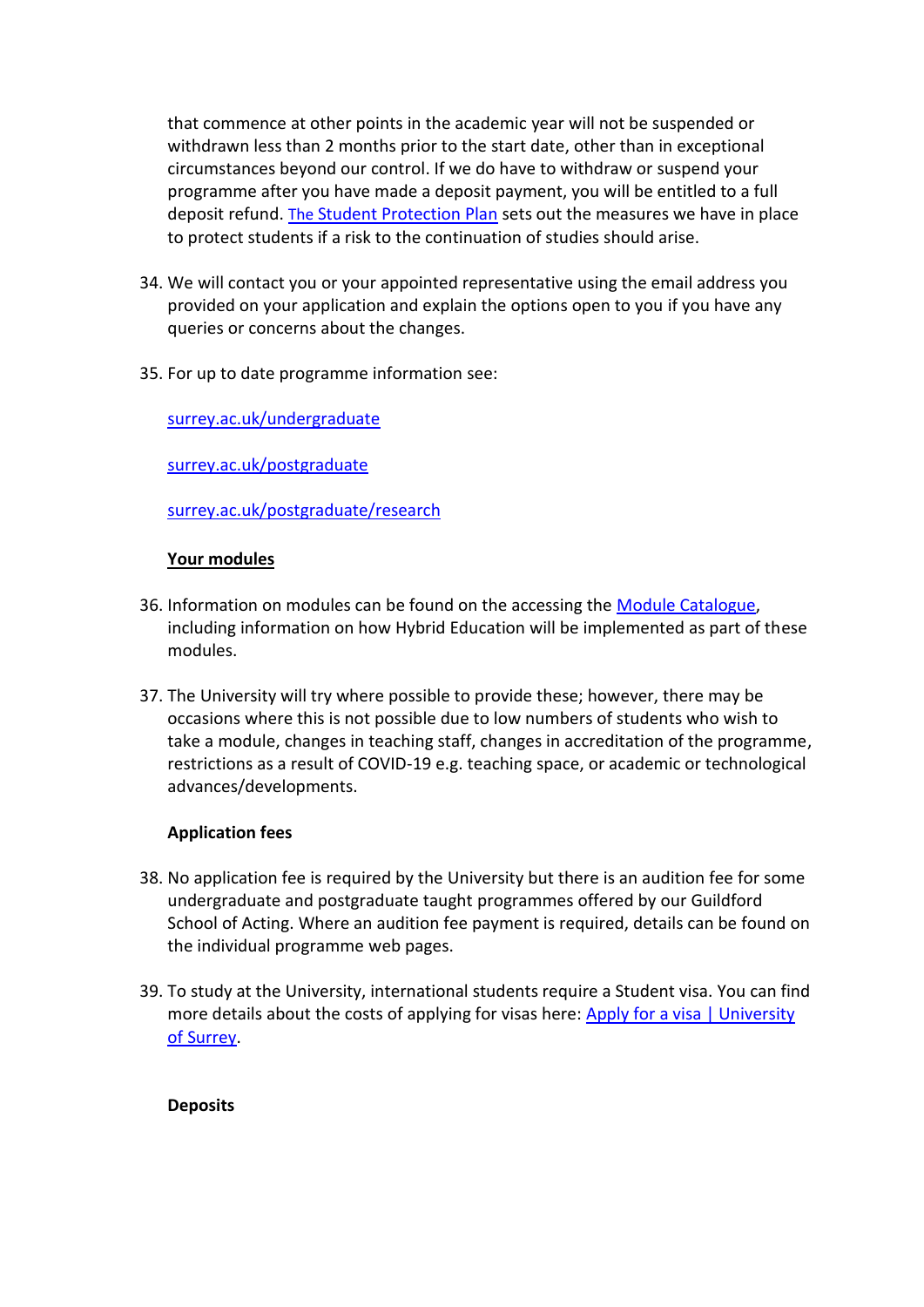- 40. If you are firmly accepting a postgraduate offer of admission, you are required to pay a [deposit](http://www.surrey.ac.uk/fees-and-funding/how-pay-your-fees) of £2,000 towards your tuition fees. If the total fee for the year is less than £4,000, you are required to pay at least 50%.
- 41. If your fees will be paid by a sponsor, you will be required to provide us with valid sponsorship information that covers the period of your study in order to firmly accept your offer.
- 42. If you have applied to study for a pre-sessional programme you are required to pay a deposit of 10% of the pre-sessional tuition fee to firmly accept your place. The full fee is due at least 4 weeks prior to the start of the programme.

### **Tuition fees**

- 43. Your offer letter details the applicable tuition fees due for your first year of study. Any discounts or fee waivers may not show at the point of offer as these may depend on you meeting specific conditions.
- 44. Our [tuition fees](https://www.surrey.ac.uk/fees-and-funding/tuition-fees) are reviewed and approved annually by the University of Surrey Executive Board. Students are liable to pay fees in respect of the whole academic session from the commencement of the programme, and are liable to pay revised fees annually for the duration of the programme. If you need to repeat any module with attendance during the course of your study, you will be charged a per-module fee.
- 45. *Fees for Home students on undergraduate programmes:* The University will apply annual regulated increases in the fee rates as set by the Government each year, in order to maintain the same value in real terms.
- 46. EU students joining a programme in England from Autumn 2021 will pay the home fee rate providing they meet the new regulations and are protected in the Withdrawal Agreement following Brexit. For further information, please see: UKCISA - [international student advice and guidance](https://www.ukcisa.org.uk/studentnews/1699/Full-information-on-HE-fee-status-for-students-starting-courses-in-England-in-Autumn-2021).
- 47. *Fees for International students on undergraduate programmes and for all postgraduate taught programmes:* Annual fees will increase by four per cent (4%) for each subsequent year of study, rounded up to the nearest one hundred pounds (£100), subject to any overriding applicable legislative requirements.
- 48. *Fees for International students on undergraduate programmes with an integrated foundation year:* The programme fee for year 0 will match the lowest year 1 overseas fee rate from across the substantive programmes for that year of entry. Students subsequently progressing into year 1 will be liable for the same fee as overseas students joining at year 1 for the same programme in that year. Annual fees after year 1 will increase by four per cent (4%) for each subsequent year of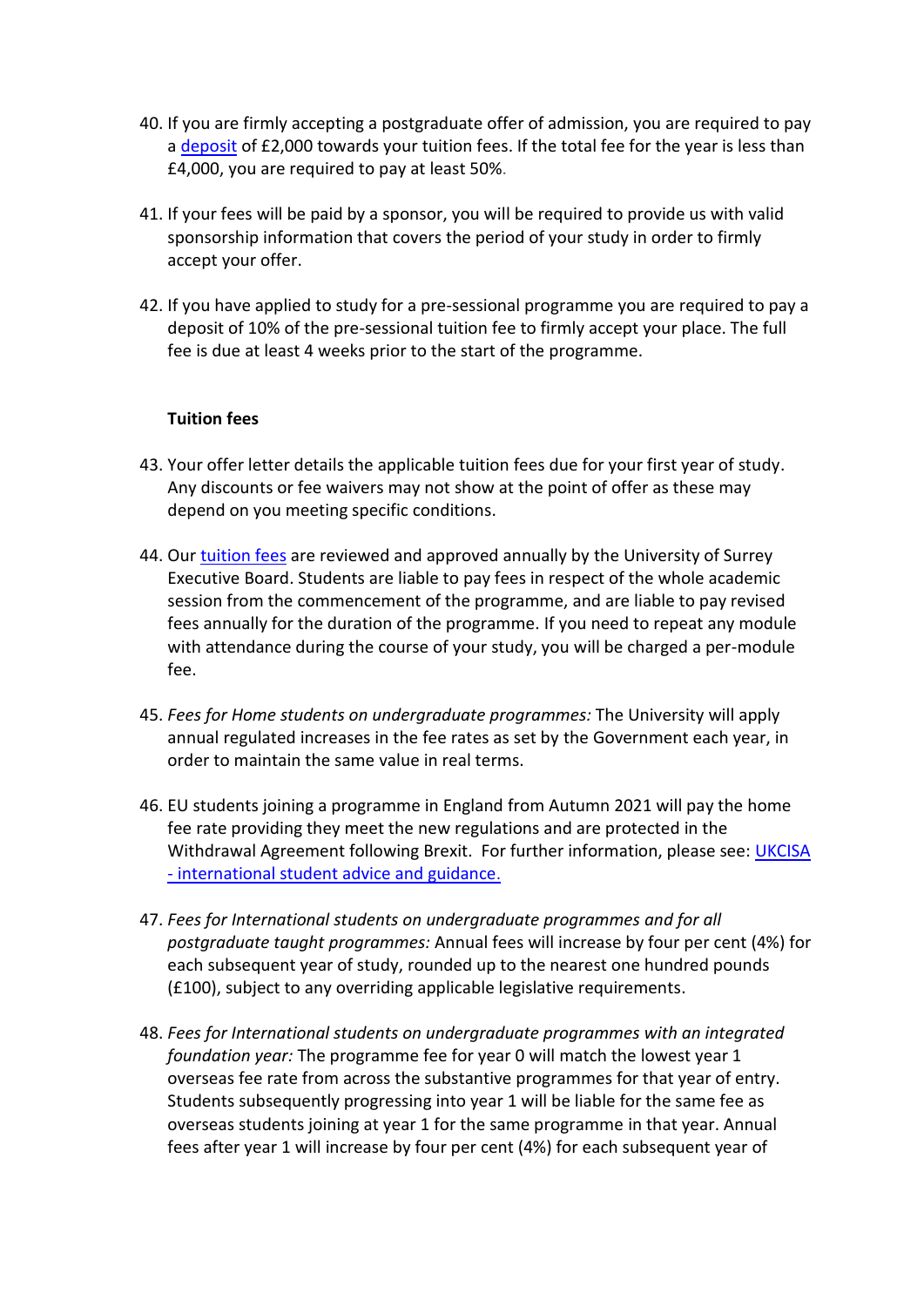study, rounded up to the nearest one hundred pounds (£100), subject to any overriding applicable legislative requirements.

- 49. *Fees for postgraduate research (PGR) students:* In the first year of study, PGR students pay a proportionate fee depending on entry point. As a September/January/April/July starter, the fee is 100%/75%/50%/25% (respectively) of the full academic year fee. The University charges the Research Councils UK (RCUK) maximum studentship fee to full-time postgraduate UK and EU research students. Annual fees for international students will increase by four per cent (4%) for each subsequent year of study, rounded up to the nearest one hundred pounds (£100), subject to any overriding applicable legislative requirements.
- 50. Some postgraduate research degree programmes charge a Research Support Fee (also known as a "bench fee") in addition to the tuition fee. The Research Support Fee is charged to cover additional costs incurred by the academic department to support your research, such as consumables, materials, additional specialist training and trips. These costs are not covered by the tuition fee. The Research Support Fee is calculated on a case-by-case basis depending on the nature of the research project and is independent from your tuition fee obligations. Any Research Support Fee applicable is detailed in your offer letter. Students or sponsors should contact the academic supervisor directly for information on the specific breakdown of what their Research Support Fee covers.
- 51. If you are studying on a programme which contains a Professional Training Year (PTY), there will be a reduced fee for the academic year in which you undertake your placement. This is normally determined 12 to 18 months in advance, or once Government policy is determined.

#### **Fee payment**

- 52. If your fees will be paid by a sponsor, you must/will be required to provide us with valid sponsorship information that covers the period of your study.
- 53. Students in receipt of an undergraduate tuition fee loan will have their fees paid by the Student Loans Company in line with their schedule.
- 54. International students and UK/EU students who have not taken out a tuition fee loan, are required to pay their fees either in full at the beginning of the academic session or in 2 instalments as follows: 50% payable 10 days after the invoice date (expected to be early October of each academic year), and 50% in January of the same academic year. The exact date(s) will be detailed on the invoices.
- 55. Postgraduate students in receipt of a Postgraduate Loan from Student Finance Northern Ireland will have their fees paid by SFNI in line with their schedule but will remain liable for the excess where applicable.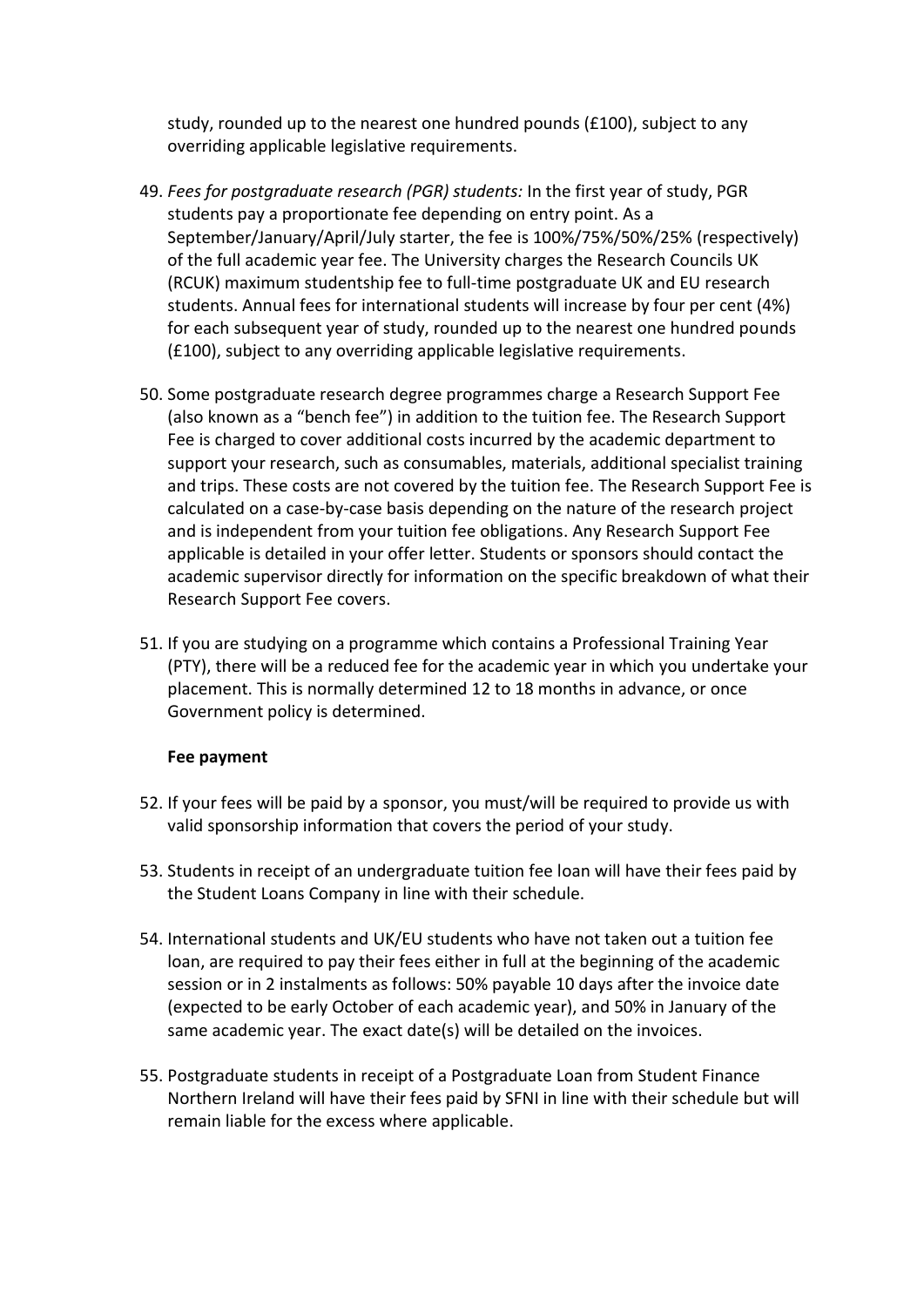- 56. For postgraduate students in receipt of a Postgraduate Loan from Student Finance England or Wales, please note this loan is not deemed as "sponsorship" and you remain liable for payment of your tuition fee invoice.
- 57. Any non- or late payment of fees will be dealt with in accordance with our Student [Fee and Debt Management Policy.](https://www.surrey.ac.uk/policies/student_fee_debt_management_policy.htm)
- 58. Policies relating to the payment of tuition fees and tuition fee deposits are set out in our [Student Fee and Debt Management policy](https://www.surrey.ac.uk/sites/default/files/2021-09/student-fee-debt-management-policy.pdf) and our [Tuition Fee Policy.](https://www.surrey.ac.uk/sites/default/files/2019-03/tuition-fee-policy-june-2018.pdf)
- 59. We encourage all applicants and students to print a copy of the tuition fee regulations for their records.

#### **Fee liability**

- 60. As you may be aware, all students attending university in the United Kingdom are assessed as either 'home' or 'overseas' for the purposes of tuition fee liability. There is a considerable difference between the 'home' and 'overseas' fee levels, so it is very important that we get every assessment right. In most cases, we can classify a student on the basis of information contained on their application. However, when this is not possible, we ask the applicant to provide us more information to assess their fee status quickly and accurately.
- 61. We determine the level of tuition fees that you will be charged for attending a programme at the University in accordance with applicable UK legislation and other applicable rules and regulations (including the Withdrawal Agreement following Brexit) and in line with the guidelines provided by the UK Council for International Student Affairs (UKCISA, [ukcisa.org.uk\)](http://www.ukcisa.org.uk/).
- 62. Your fee status will be assessed before the start of your studies and will normally apply for the duration of your programme even where your circumstances subsequently change. The circumstances in which fee status may change during your programme are described in UKCISA guidelines. Please note: we reserve the right to re-assess and amend your fee status if we receive information after your initial fee status assessment that was not provided at the time the assessment was made or information you previously provided which was relevant to your fee status assessment was inaccurate.

# **Additional costs**

63. Tuition fees cover the cost of teaching provision. Throughout the duration of your studies it is likely that you will incur [additional costs](https://www.surrey.ac.uk/fees-and-funding/tuition-fees/additional-costs) related to your degree. For example, some of our programmes (particularly those with a practical element) may require you to pay for clothing, materials, field courses, special equipment or bench fees.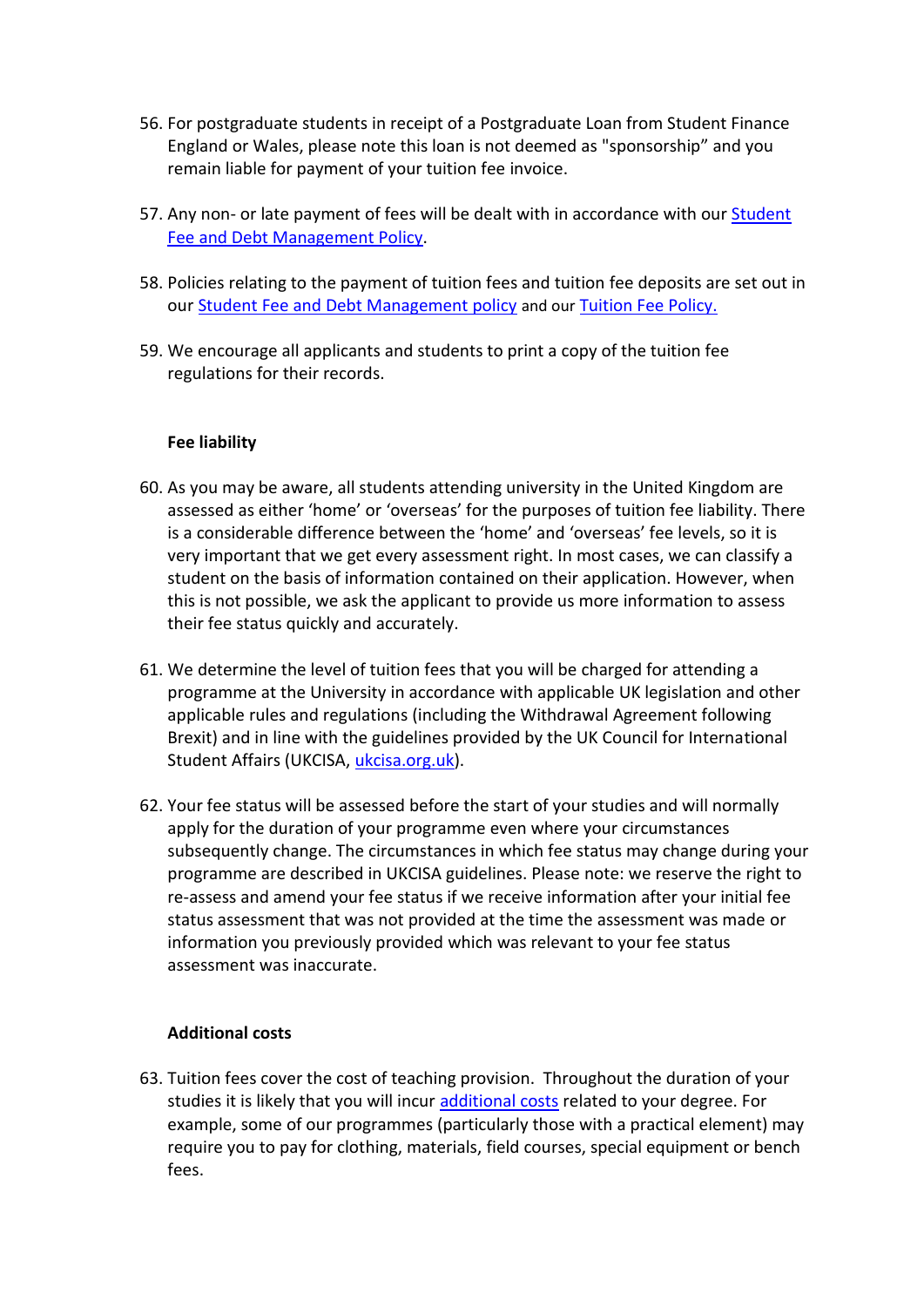- 64. You will also need to cover the cost of your general living expenses, such as the cost of your accommodation, food, travel, etc. Our Student Money and Housing Advisors can offer you advice on planning a budget and [managing your money.](https://www.surrey.ac.uk/fees-and-funding/managing-your-money)
- 65. Our Hybrid Education model relies on accessing online materials, and as such students will need to ensure they have access to a computer with suitable video and audio capabilities, as well as access to a reliable internet connection and Wi-Fi in order to undertake the online elements of their course.

### **Student visas**

- 66. If you are an international student (i.e. you hold a passport from outside of the UK/EEA) you will need a valid Confirmation of Acceptance to Study (CAS) number in order to make a Student visa route application. The CAS is a virtual document that confirms that the University is willing to act as your educational sponsor.
- 67. Although the University makes every effort to ensure that offers are issued to applicants who we expect to be eligible for a Student visa, an offer of admission is not a guarantee that the University will issue a CAS.
- 68. If you hold a Student Visa, you understand that this means that the University of Surrey is your sponsor. As your sponsor, the Home Office has certain requirements of us - you agree that you understand these requirements and your responsibilities as a student, for example an obligation to monitor and disclose your attendance to the Home Office. For more information, please read the University's [Institutional](https://visas.surrey.ac.uk/)  [Policy on students who are subject to Immigration Control](https://visas.surrey.ac.uk/)[.](https://www.surrey.ac.uk/currentstudents/visa/compliance/) This includes important information about eligibility for the UK government's Graduate Route.
- 69. CASs will be issued in accordance with the [Student Visa Sponsorship and CAS Issuing](https://www.surrey.ac.uk/apply/policies)  [Policy](https://www.surrey.ac.uk/apply/policies) for Applicants. Key points from this policy are:
	- The University is under no legal obligation to sponsor any individual and exercises caution with respect to issuing a CAS so as not to risk its status as a Student visa sponsor;
	- The University will make appropriate checks to ensure any applicant or student already in the UK has valid permission to be in the country prior to issuing a CAS. This may include an Immigration History Check conducted through the University's UKVI Licence Manager. If it is found an applicant or student does not have valid leave to be in the UK, the University will not issue a CAS. The University may request evidence from individuals to ensure they are no longer in the UK;
	- The University may make any additional checks it deems necessary to ensure it only sponsors genuine applicants who will successfully obtain a visa. These checks may include, but are not limited to, conducting an Immigration History Check via the Home Office, reviewing bank statements and financial documents or requesting previous CASs from former institutions;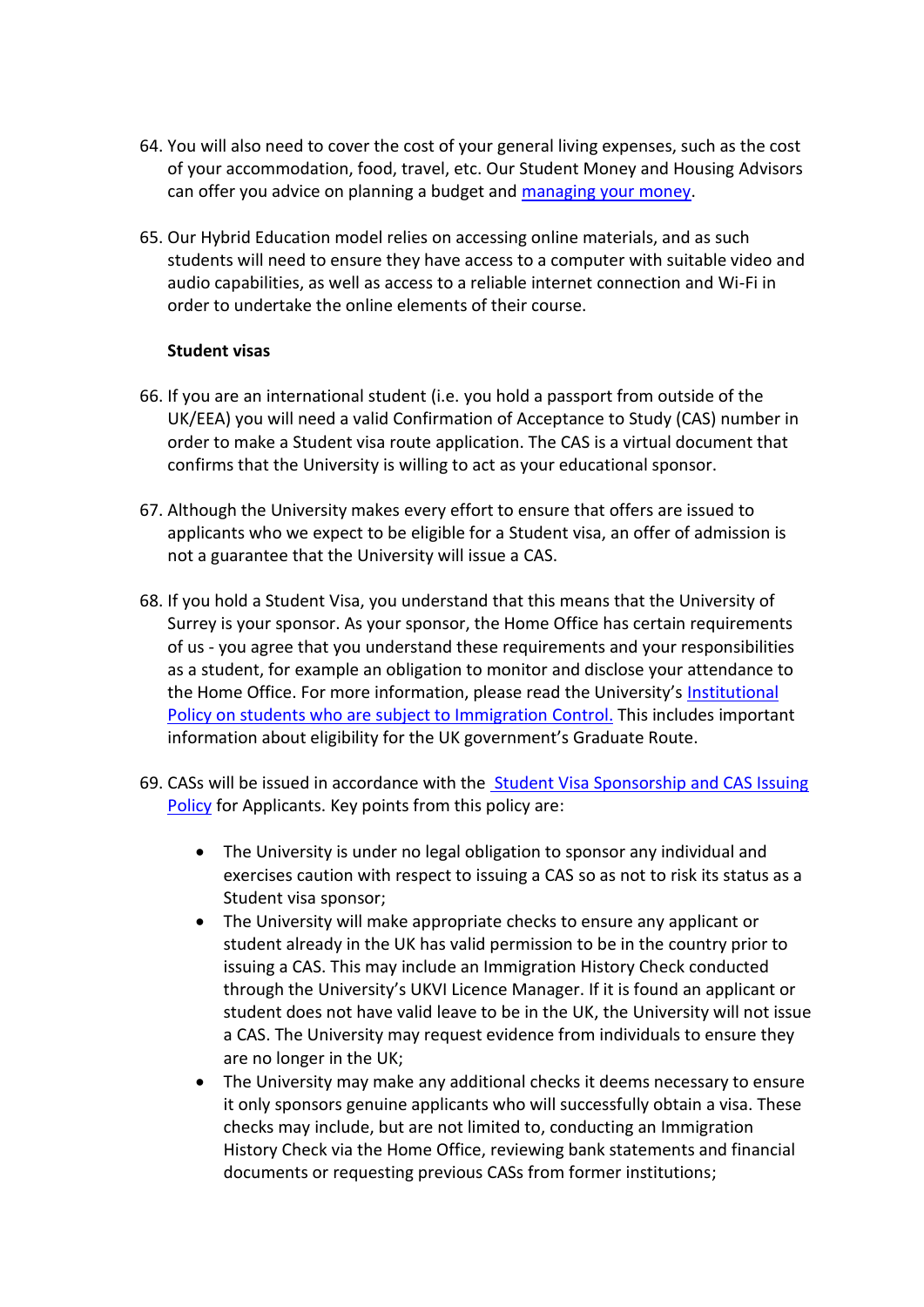- The University will consider academic progression in all cases, irrelevant of where the Student visa application is being made and will detail this on the CAS;
- The University will not normally issue a CAS to an applicant who has failed to successfully complete a programme of study in the UK;
- Due to Home Office and UK Government regulations, it may not be possible for a student who requires a visa to change their course or length of study except in exceptional circumstances. This may include adding a placement, adding an integrated master's year (e.g. MEng, MBus) or temporarily withdrawing;
- Changes which are permitted may require you to obtain a new visa, and this may need to be obtained outside the UK. Once you are registered, if you wish to make any changes to your course and you hold a Student Visa, please discuss these with International Student Support (internationalsupport@surrey.ac.uk);
- The University will only consider assigning one additional CAS following a visa refusal and only if the applicant can provide evidence to show there is minimal or no chance of their visa being refused;
- In the event that we withdraw your offer (see possible reasons above), we will in most situations withdraw your CAS. Dependent on the stage of your visa application, we may be obliged to advise the UKVI of the reason why we have withdrawn your CAS;
- The issue of a CAS by the University does not necessarily mean that an applicant's application for a Student Visa will be successful. The University shall not be liable if any Student visa applications are refused by UKVI.
- 70. **Due to COVID-19, the Home Office have confirmed that up to 6 April 2022 only, students sponsored for Student Visas may commence or recommence their course online and travel to the University as soon as government (both in the UK and in their country of domicile) allows them to do so. The University will allow for a limited delayed arrival for students with exceptional circumstances related to COVID-19 travel restrictions, Students needing to take advantage of this must apply to the scheme**.
- 71. For further information on applying for a Student Visa route please go to <https://www.gov.uk/student-visa>
- 72. If you require assistance from the University, support is available from our International Student Support team. Students should seek their own independent legal advice if required.

# **Changes as a result of the UK exiting the EU**

73. We support students from the EU and are committed to our diverse University community. However, as a result of the UK's departure from the EU, national immigration and fee rules have changed.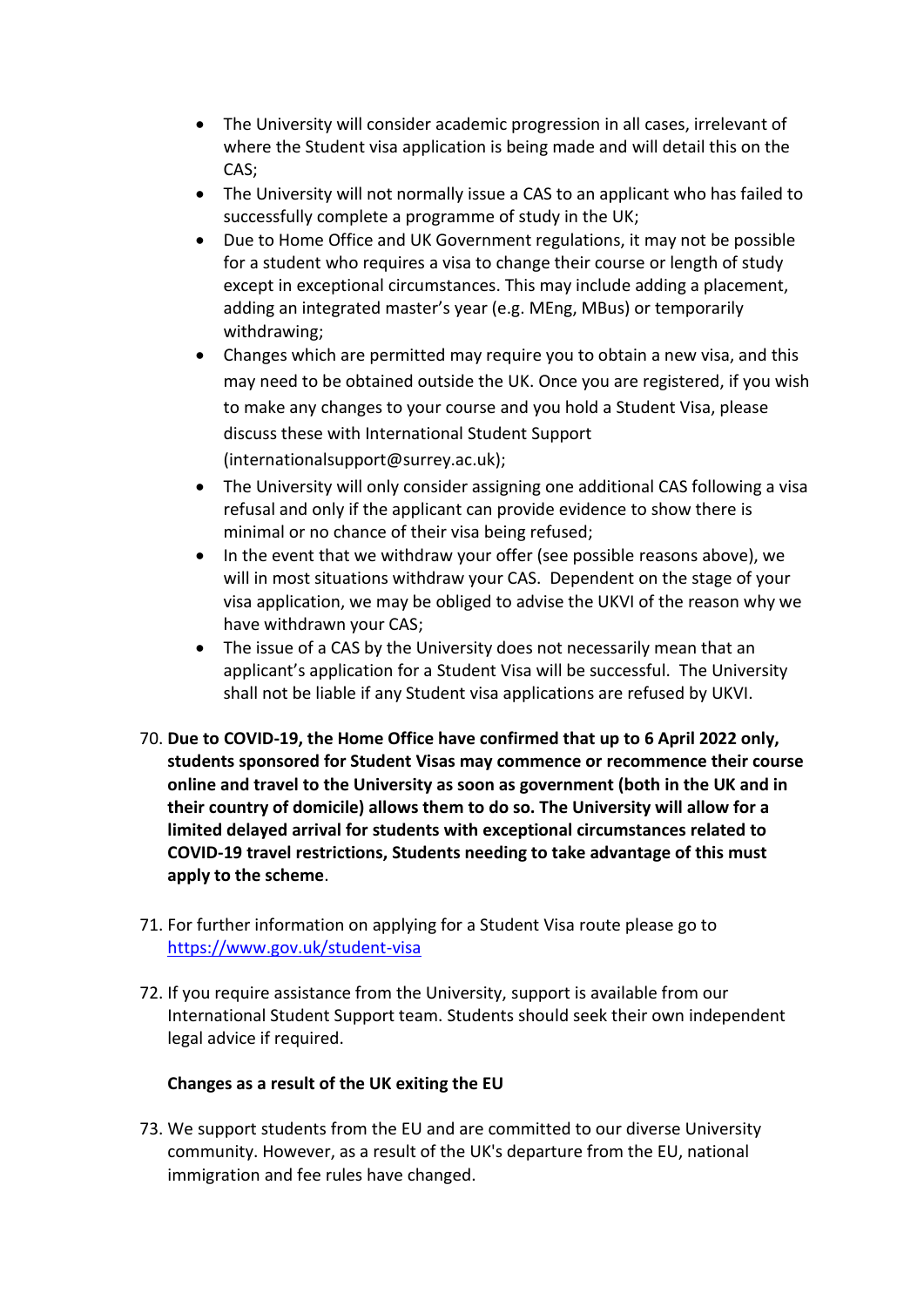74. Students from the EU, EEA and Switzerland who were ordinarily resident in the UK before 31st December 2020 may apply for status under the EU Settlement Scheme if they are eligible, otherwise they are required to obtain a valid immigration status as per the UK Immigration Rules.

It is possible that fee rules relevant to EU students studying in the UK may change and that these changes could come into force during the course of your programme

75. **The University is bound to comply with applicable legislation and cannot therefore be liable for changes which affect your eligibility to study. However, the University would notify affected students as soon as reasonably possible upon becoming aware of legislative changes likely to affect immigration or fee rules. Further detail canbe found in the <b>[Student Protection Plan](https://surrey-content.surrey.ac.uk/sites/default/files/2021-10/student-protection-plan.pdf)** 

#### **Intellectual property**

- 76. The University has a Protocol on Student IP which summarises the University's Intellectual Property Code applicable to students. Full details of the University's IP code can be found on the [University's website.](https://www.surrey.ac.uk/sites/default/files/2020-12/intellectual-property-code.pdf)
- 77. *For Undergraduate students:* Inventions by undergraduate students will usually be owned by the student. Only in certain cases will the University require an undergraduate to assign all their rights in an invention (e.g. if it is in a key area of the University's research, or an invention jointly generated with a member of staff or post graduate student). IP in inventions generated by undergraduate students during a placement may be required to be assigned to a sponsor of the provider of the placement opportunity. Arrangements for IP ownership will be stated in the agreement between the University and sponsor.
- 78. *For Postgraduate Students:* It is a condition of registration that postgraduate students are required to agree to assign all rights in inventions generated from their research to the University. This includes copyright in software and source code. At the request and cost of the University, the student(s) will do everything necessary to enable the University to create, complete, assert and defend its Intellectual Property rights in such inventions (including without limitation in the application for and prosecution and maintenance of appropriate protection, such as patent applications, for such inventions). This situation is likely to occur if the postgraduate student is working closely with a member of staff on a University key research area. If the research is funded by an external source, an agreement will be in place covering IP ownership arrangements with the University which could result in the IP being owned by the external source.
- 79. Any student inventor who assigns intellectual property in their invention to the University can expect to benefit from a share of revenues in the event that the invention is successfully exploited by the University as set out in the [University's IP](https://www.surrey.ac.uk/sites/default/files/2020-12/intellectual-property-code.pdf)  [Code.](https://www.surrey.ac.uk/sites/default/files/2020-12/intellectual-property-code.pdf)

#### **Accommodation**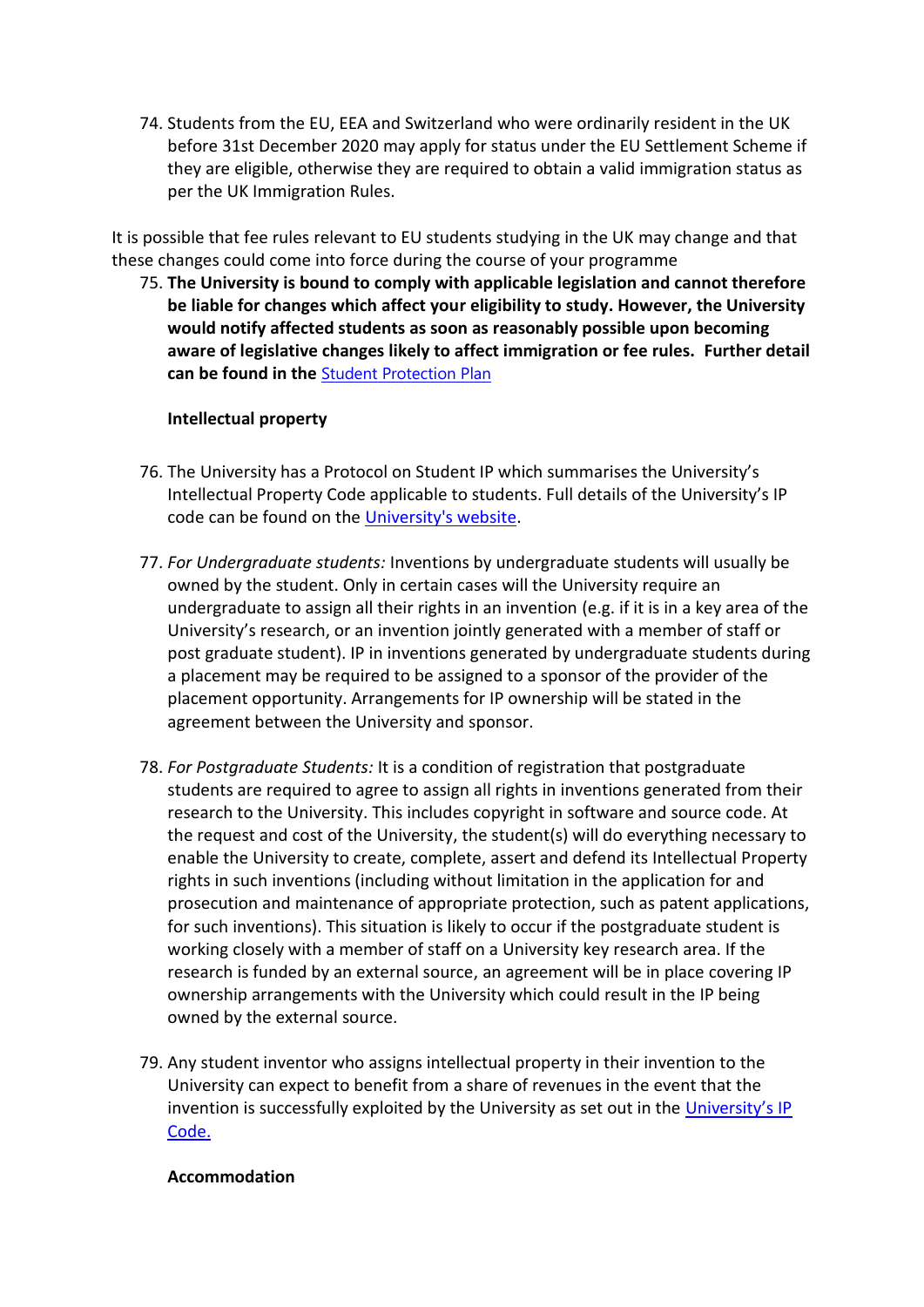- 80. If you apply for a place in University accommodation, that contract will be separate to your contract with us as a student. There may be some areas of crossover, in that you must be a current student of the University to live in student accommodation, and that behaviour in accommodation may be serious enough to be considered under the University's [Student Disciplinary Regulations.](http://www.surrey.ac.uk/oscar)
- 81. You should also note that if you have any relevant unspent criminal convictions, you may be assessed as not being suitable at the present time to live in University accommodation. As noted above, you are required to disclose spent and/or unspent relevant convictions to us in order to accept our offer, so that appropriate consideration can be given to those convictions. Consideration will also be given to such unspent convictions in the event that you apply for University owned or managed accommodation, in order for appropriate consideration to be given about your application for that accommodation. Please see the [Criminal Convictions Policy](https://www.surrey.ac.uk/sites/default/files/2021-10/criminal-convictions-policy.pdf) for further details.
- 82. For information as to how the COVID-19 pandemic or other events may affect your accommodation contract, you should refer to your accommodation licence and the Residents' handbook.

#### **Complaints process for applicants**

83. If you have any complaints regarding the admissions process, you should make reference to the University's [Admissions Complaints Procedure.](http://www.surrey.ac.uk/apply/policies/admissions-complaints-procedure)

#### **Complaints process for students**

84. Information about the University's complaint handling process for students enrolled at the University can be found on the website of the [Office of Student Complaints,](http://www.surrey.ac.uk/oscar)  [Appeals, and Regulations \(OSCAR\).](http://www.surrey.ac.uk/oscar) In some cases there is a right of appeal to the Office of the Independent Adjudicator (OIA).

#### **Data protection**

- 85. The University holds and processes personal data and sensitive personal data or special categories of data about its current, past or prospective, applicants, students, alumni and others who are defined as data subjects under applicable data protection laws. This is done in accordance with the applicable data protection laws. The applicable data protection laws currently include the EU General Data Protection Regulation (GDPR) and the Data Protection Act 2018.
- 86. Detailed information relating to how the University handles the personal data of applicants, students and alumni can be found on our [information management](https://www.surrey.ac.uk/information-management)  [webpages.](https://www.surrey.ac.uk/information-management)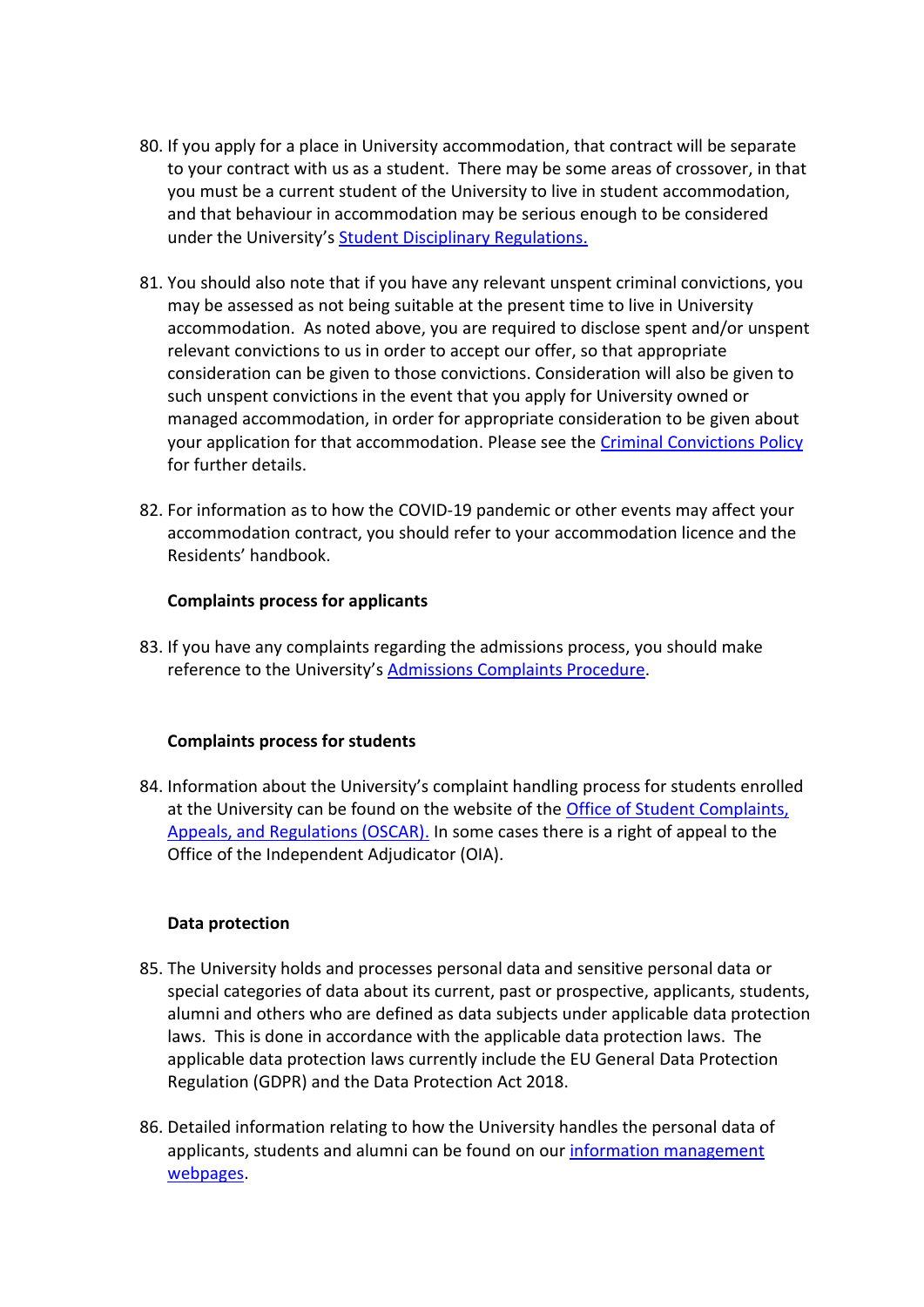### 87. **Admissions policies**

[Undergraduate Admissions Policy](http://www.surrey.ac.uk/apply/policies) [Postgraduate Admissions Policy](http://www.surrey.ac.uk/apply/policies) [Research Admissions Policy](http://www.surrey.ac.uk/apply/policies) [Admissions Complaints Policy](http://www.surrey.ac.uk/apply/policies)

# **IT acceptable use policy and guidelines**

88. Please take time to read the [IT Acceptable Use Policy and Guidelines](https://www.surrey.ac.uk/sites/default/files/2018-06/it-acceptable-use-policy-guidelines.pdf) to ensure you are aware of safe, lawful and fair use of IT services at the University.

# **Events outside our control**

- 89. **The University shall not be in breach of this contract nor liable for any delay in performing, or failure to perform, any of its obligations under this contract if such delay or failure results from events, circumstances or causes beyond our reasonable control. By way of example, such events, circumstances or causes outside of the University's control could include: extreme weather conditions; a natural disaster; a terrorist incident; a major accident at our property; civil unrest; industrial action; a change in applicable laws; failure of a third-party provider of goods or services; or failure of provision of utilities.**
- 90. **In these circumstances, the University shall be entitled to a reasonable extension of the time for performing its obligations under this contract and the University will take reasonable steps to limit the effects on you and your studies. If the period of delay or non-performance continues for three months in aggregate in any one academic year, the University will discuss with you potential alternative solutions and what else can reasonably be done to reduce the effects on you and your studies.**

#### **Governing law and jurisdiction**

91. Both you and the University agree that this contract has been formed under English Law, that the courts of England shall have exclusive jurisdiction to settle any dispute or claim arising out of or in connection with this Contract or its subject matter or formation (including non-contractual disputes or claims).